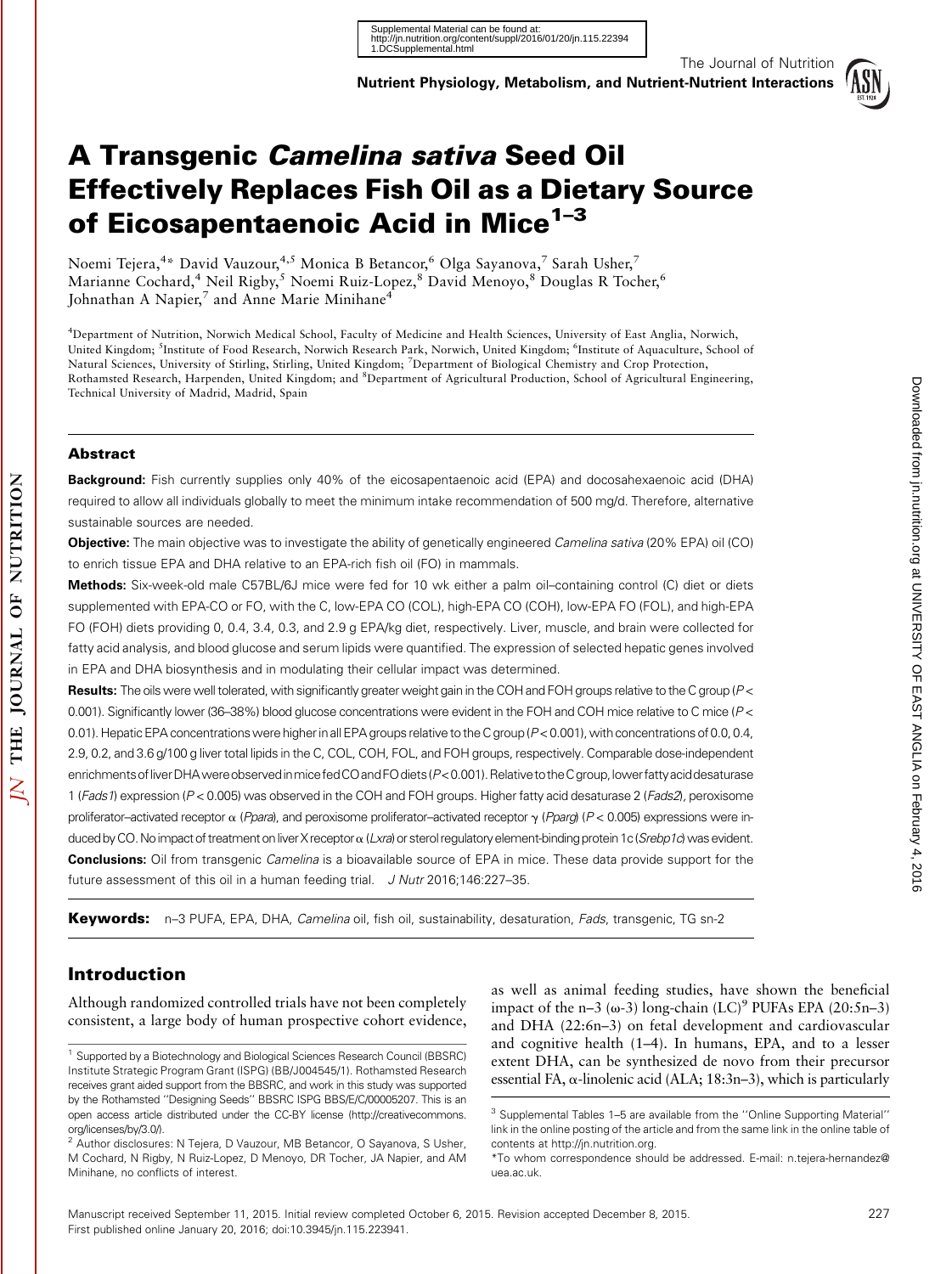rich in several seed oils. However, this bioconversion, in which elongation of very long chain fatty acids proteins (ELOVLs; encoded by  $ELOVL2$  and  $ELOVL5$ ) and  $\Delta 5$  and  $\Delta 6$  desaturases [encoded by FA desaturases (*FADS*) 1 (*FADS1*) and 2 (*FADS2*)] are key metabolizing enzymes (5–7), is inefficient (8, 9). Therefore, based largely on their cardiovascular benefits, international and national health organizations and societies such as the International Society for the Study of Fatty Acids and Lipids (10), the UK Scientific Advisory Committee in Nutrition (11), and the American Heart Association (12) recommend a minimum dietary intake of 500 mg preformed EPA+DHA/d (achieved through the consumption of 1 to 2 portions of oily fish per week), increasing to 1 g or 2–4 g/d for the secondary prevention of cardiovascular diseases or as a TG-lowering therapy, respectively.

It has been estimated that, globally,  $\sim$  1.3 million metric tons of EPA plus DHA per annum are needed to allow all individuals to have a minimum intake of 500 mg/d. Current sources, which are almost exclusively derived from fish, provide only 40% of this (13) [of which >75% is used in aquaculture (14)], leaving a large deficit between supply and need. Zooplankton and microalgae have been investigated (15); however, the availability of EPA and DHA via these sources presents substantial technological and cost challenges, which are generally limiting their use. Alternatively, seed oils rich in stearidonic acid (SDA; 18:4n–3), an intermediate in the synthesis of EPA from ALA, have also been considered as a possible alternative to fish oil (FO). Supplementation with a genetically engineered soybean oil to contain SDA resulted in increased EPA, but not DHA, concentrations in human plasma and erythrocytes (16, 17). In aquaculture, the partial replacement of FO with either SDA-soybean oil or Echium oil (naturally rich in SDA) was shown to have ambiguous effects on growth and performance and did not enhance tissue n–3 LC-PUFA concentrations, although higher tissue SDA was evident (which may ultimately improve human EPA status) (18–21). Therefore, overall, SDA-rich oils have not emerged as an adequate replacement for FO.

Due to the scalability of agriculture-based sources, metabolic engineering of oilseed crops (which are naturally devoid of EPA and DHA) to accumulate these FAs is emerging as one of the most practical solutions to n–3 LC-PUFA supply (22–24). Camelina sativa is a Brassicaceae crop that naturally has a high content (45%) of the precursor ALA. By using transgenic technology and the introduction of heterologous genes (from microalgae) of the biosynthetic pathway and their regulators into Camelina, this oilseed has been genetically engineered to produce oils containing up to 30% EPA or EPA+DHA (25–27). One of these transgenic seed oils, containing 20% of total FAs as EPA, was recently used as a replacement for FO in the feeds of Atlantic salmon (Salmo salar), showing comparable tissue EPA enrichment to FO (28). The impact on EPA and DHA status upon direct feeding to humans is currently unknown for this oil.

The aim of the present study was to compare, for the first time to our knowledge, how equal doses of EPA provided as EPA-enriched Camelina oil (CO) or EPA-rich concentrated FO affect tissue FA status in mammals (C57BL/6J mice). Because the position at which PUFAs are complexed on the glycerol backbone of TGs (sn1,3) has been shown to affect their bioavailability and

bioefficacy (29, 30), regiospecific analysis of the CO and FO was performed. Gene expressions of the Elovl and Fads genes along with transcription factors that modulate the cellular effects of EPA and DHA, namely peroxisome proliferator–activated receptor (*Ppar*)  $\alpha$  (*Ppara*) and  $\gamma$  (*Pparg*), sterol regulatory elementbinding protein 1c (Srebp1c), and liver X receptor  $\alpha$  (Lxra) (31), were also investigated.

# Methods

Animals and design. Experimental procedures and protocols used in this study were reviewed and approved by the Animal Welfare and Ethical Review Body and were conducted within the provisions of the Animals (Scientific Procedures) Act of 1986 (32), under project license number 80/2533 and following the Laboratory Animal Science Association Guiding Principles for Preparing for and Undertaking Aseptic Surgery (33).

Male C57BL/6J mice ( $n = 40$ ; 25.9  $\pm$  0.4 g), aged 6 wk, were purchased from Charles River Laboratories (Margate, United Kingdom). Mice were housed 4 per cage and under controlled temperature (21 $^{\circ}$   $\pm$  $2^{\circ}$ C) and humidity (55%  $\pm$  10%) and a standard light-dark cycle (12 h/12 h) and consumed food and water ad libitum throughout. After a 2-wk acclimatization period of consuming a standard RM3 diet (Rat and Mouse No. 3 Breeding Diet; Special Diets Services) (34), which provided 11% of energy from fat, 27% from protein, and 62% from carbohydrates, mice ( $n = 8$ /group) were allocated to 1 of the 5 following feed pellet test diets for 10 wk: control (C), EPA-rich Camelina oil, low dose (COL), EPA-rich Camelina oil, high dose (COH), EPA-rich Fish oil, low dose (FOL), or EPA-rich Fish oil, high dose (FOH). The nutrient and FA compositions of the experimental diets are given in Supplemental Tables 1–3.

Mice were weighed once a week, and food intake was recorded 3 times/wk. The diets were frozen in batches at  $-20^{\circ}$ C and defrosted and replaced every other day to ensure minimal oxidation of the FAs. At the end of the 10-wk intervention, food was removed for 16 h. The mice were anesthetized by using 4% isoflurane in medical oxygen, and blood was drawn by cardiac puncture into serum separation tubes (Becton Dickinson). Glucose concentrations were measured in whole blood by using an AlphaTRAK 2 glucose meter (Abbott Laboratories Ltd.). Blood samples were then allowed to clot for 30 min at room temperature before serum was separated by centrifugation (10 min,  $1300 \times g$ , at room temperature). Mice were transcardially perfused with an icecold saline solution containing sodium heparin (10 U/mL). Livers were removed, rinsed with ice-cold 150 mmol NaCl/L, blotted, and weighed. The right lobes were stored in RNALater (Sigma-Aldrich) for gene expression analysis. The remainder of the liver, muscle (gastrocnemius), and brain samples were snap-frozen, and all samples were stored at  $-80^{\circ}$ C for further analysis. These tissues were chosen due to their central role in EPA and DHA biosynthesis (liver), FA utilization (muscle), and high n–3 PUFA, and in particular DHA, content (brain).

Mouse diets. All diets were based on the TestDiet AIN-93M semipurified diet 58M1 for rodents (TestDiet Europe; IPS Product Supplies Ltd.) and provided 10% of energy from fat, 20% from protein, and 70% from carbohydrates (Supplemental Tables 1 and 2). The control diet contained palm oil (PO; William Hodgson & Co.), which was chosen as a high-saturated-fat oil source, typical of a Westerntype human diet. Furthermore, PO is low in ALA, thereby limiting endogenous EPA synthesis in the mouse tissue. Details of the metabolic engineering, production, and composition of the transgenic EPA-rich CO have been published previously (35, 36), with the oil providing 20% EPA, 0% DHA, and 16%, 17%, and 66% of total SFAs, MUFAs, and PUFAs, respectively.

The COL and COH diets contained 0.31% and 2.15% of transgenic EPA-rich CO and the FOL and FOH diets contained 0.08% and 0.57% of an EPA-rich FO (EPAX 6015 TG, EPA:DHA-4:1; Epax A/S). The oil content of all 4 diets was taken up to 10% of energy with the use of PO.

 $9$  Abbreviations used: AA, arachidonic acid; ALA,  $\alpha$ -linolenic acid; C, control; CO, Camelina oil; COH, EPA-rich Camelina oil, high dose; COL, EPA-rich Camelina oil, low dose; Elovl, elongation of very long chain fatty acids protein; Fads, fatty acid desaturase; FO, fish oil; FOH, EPA-rich Fish oil, high dose; FOL, EPA-rich Fish oil, low dose; HED, human equivalent dose; LA, linoleic acid; LC, long-chain; Lxra, liver X receptor  $\alpha$ ; PO, palm oil; SDA, stearidonic acid; Srebp1c, sterol regulatory element-binding protein 1c; TC, total cholesterol; TL, total lipid.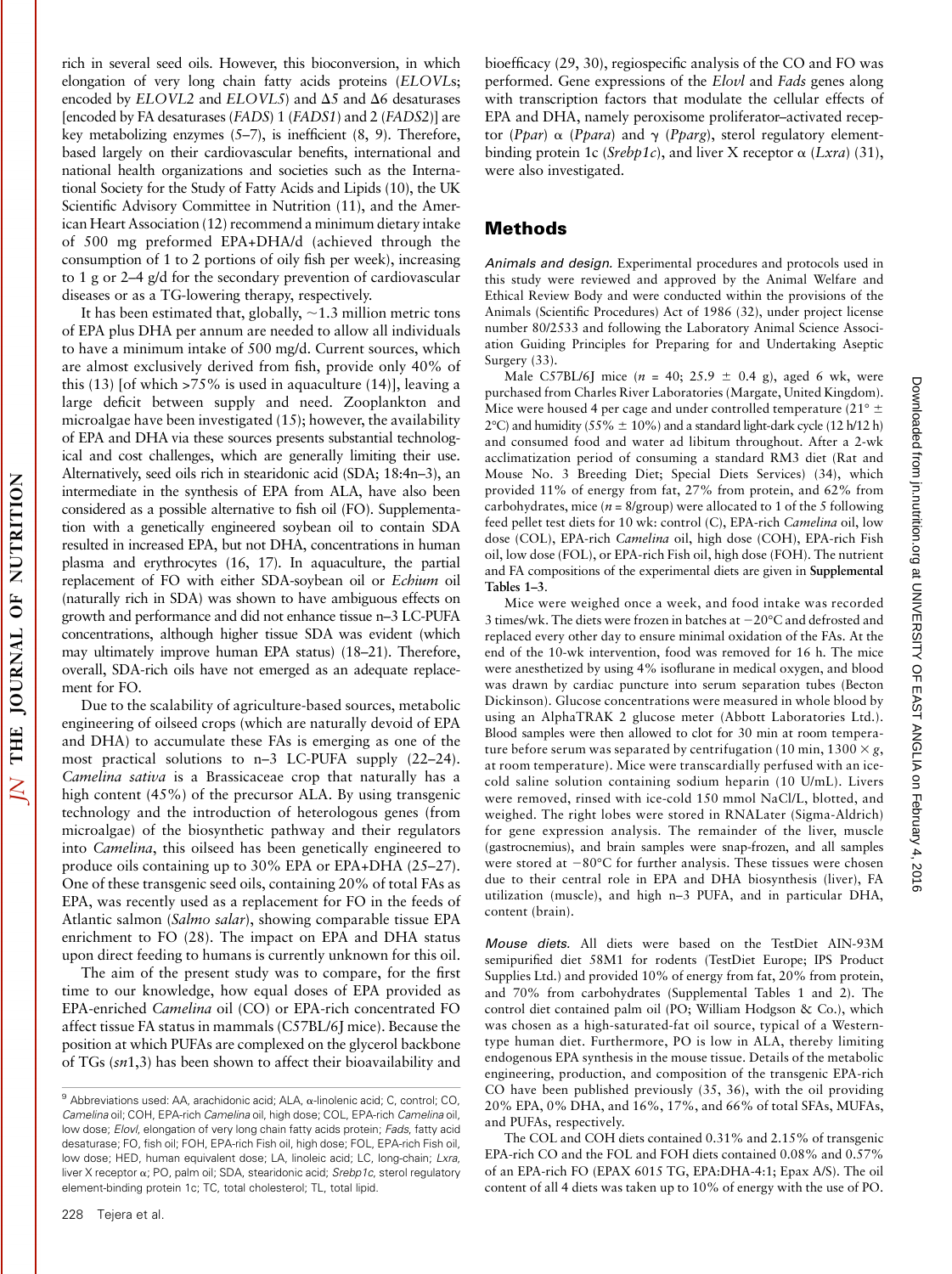This resulted in C, COL, COH, FOL, and FOH diets containing 0, 0.4, 3.4, 0.3, and 2.9 g EPA/kg diet, respectively.

These amounts of oils were chosen to provide human equivalent doses (HEDs) of EPA of 500 mg COL and FO/d and 3.5 g COH and FOH/d, which represent the minimal recommended EPA+DHA intake (500 mg/d) and the 2- to 4-g/d dose, respectively, recommended by the American Heart Association for TG lowering (12). The equivalent animal doses (AD) were determined on the basis of allometric scaling and body surface area–based calculations considering the HED in a normal-weight adult (70 kg) with the use of the following formula: HED (mg/kg) = AD (mg/kg)  $\times$  [weight mouse (kg)/weight human (kg)]<sup>(0.33)</sup> and assuming a daily food intake of 5 g/d (37).

Lipid blood tests and FA analysis. Serum concentrations of total cholesterol (TC), HDL cholesterol, and TGs in feed-deprived mice were quantified with commercially available kits from Instrumentation Laboratories on a clinical chemistry analyzer IL650 (Instrumentation Laboratories). Total lipids (TLs) were extracted from 200 mg ground diets, 150 mg liver, 200 mg brain, and 100 mg muscle samples by using chloroform/methanol (2:1 vol:vol) containing 0.01% BHT as an antioxidant. FAs were analyzed by GC-Flame Ionization Detector following the method described previously (38).

RNA isolation and real-time qPCR. Total RNA was isolated from the livers of 6 mice per dietary treatment after being homogenized in 1 mL TriReagent (Sigma-Aldrich), and cDNA was synthesized as detailed in Betancor et al. (39). The expression of genes of interest (Supplemental Table 4) was determined by qPCR, normalizing the results against b-actin. qPCR was performed by using a Biometra TOptical Thermocycler (Analytik Jena).

TG purification and positional analysis. The TG fraction from the experimental oils was separated by thin layer chromatography as previously described (40). FAME composition of these TG fractions was obtained by heating the samples in methanol:toluene:H2SO4 (88:10:2, by volume) (41). Positional analysis of purified TGs was performed according to Ruiz-Lopez et al. (26).

Statistical analysis. Body weight, food intake, blood glucose, serum lipids, and tissue FAs are presented as means  $\pm$  SEMs. The data were checked for normality of distribution by using the Kolmogorov-Smirnoff test and log-transformed when necessary. Homogeneity of variance was established by using the Levene test. Statistical analyses of body weight and food intake were performed by using 2-factor ANOVA with repeated measures followed by Bonferronis multiple-comparison tests. One-factor ANOVAwas used to test for the effects of diet on serum lipids and tissue FA compositions, measured at 10 wk. Tukey's multiplecomparison tests were used to establish intergroup differences when the F value was significant. The statistical analysis was performed by using the SPSS package (version 16.0; SPSS, Inc.), with  $P < 0.05$  taken as being significant. Gene expression results were analyzed by using the relative expression software tool (REST) (42), which uses a pairwise fixed reallocation randomization test (10,000 randomizations) with efficiency correction.

## Results

Body weight and food intake. There were no mouse deaths or indications of ill health over the 10-wk intervention period, with no impact of treatment on liver weight (Figure 1C). All of the groups had a significant increase in body weight, ranging from 14% for the C group to 21–22% for the FOH and COH groups  $(P = 0.002)$ , with the change from baseline being significantly higher in the COH and FOH groups relative to the C group (Figure 1A). A significant difference in body weight  $(P < 0.005)$ ) was observed between C and FOH groups from 6 wk onward, which was associated with higher food consumption in the FOH group compared with the C group ( $P < 0.001$ ) (Figure 1B). A higher body weight was also evident in the COH mice than in C mice ( $P < 0.005$ ) from week 8 onward, which was not reflected in differences in food intake.

Diet analysis. Both EPA-rich CO diets (COL and COH) had a higher content of linoleic acid (LA; 18:2n–6), total n–6 PUFAs, and ALA than did the C or FOL and FOH diets (Supplemental Table 3). These results are reflective of the presence of Camelina sativa, a naturally C18-PUFA–rich oil.

The amounts of EPA were comparable in both the COL and FOL (0.9% and 0.6%) and the COH and FOH (8.3% and 7.1%) diets, with 0.1% and 2.3% DHA present in the FOL and FOH diets as a result of the inclusion of FO. The regiospecific analysis of the TG fraction in the experimental oils showed that almost all of the palmitic acid (16:0) and stearic acid (18:0) were



FIGURE 1 Body weight (A), food consumption (B), and liver weight (C) in male C57BL/6J mice after 10 wk of feeding diets providing EPA as EPA-rich transgenic Camelina oil or EPA-rich fish oil relative to a control diet. Values are means ± SEMs, n = 8. \*<sup>,#,\$</sup>Differences between groups  $(P < 0.05$ , 2-factor ANOVA with repeated measures followed by Bonferroni's multiple-comparison tests): \*C compared with FOH,  ${}^{#}$ C compared with COH, <sup>s</sup>COL compared with FOH. Week 10 data are not presented in panels A and B because mice had their food removed for 16 h before killing, and therefore the data are not directly comparable to weeks 1–9. C, control diet; COH, EPA-rich Camelina oil, high dose; COL, EPA-rich Camelina oil, low dose; FOH, EPA-rich fish oil, high dose; FOL, EPA-rich fish oil, low dose.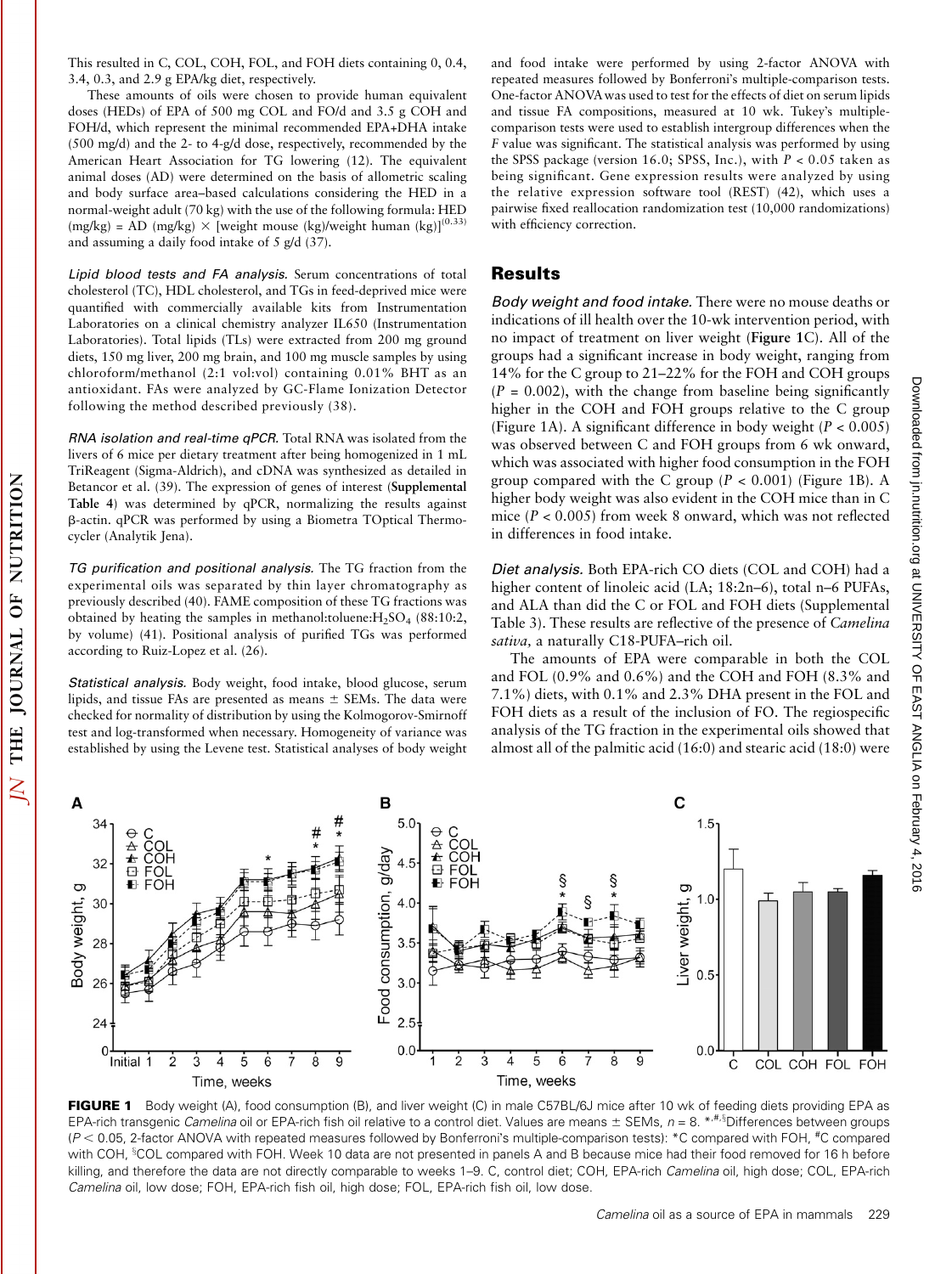in the  $sn-2$  position in the FO, compared with  $\sim$ 20% in the CO. Comparable proportions of EPA were present in sn-2 in the FO  $(46.0\%)$  and CO  $(51.5\%)$  (Supplemental Table 5).

Fasting glucose and blood lipids. Fasting blood glucose concentrations were lower in the COH- and FOH-fed mice relative to C mice ( $P = 0.01$ ) (Figure 2A). No significant impact of treatment on fasting serum TC, TGs, or HDL cholesterol was observed (Figure 2B).

FA composition. The PUFA composition of the TLs in the liver (Table 1) reflected, in general terms, the composition of the diets. Significantly higher concentrations of EPA were evident in all of the experimental groups relative to the C group ( $P < 0.001$ ), with EPA enrichments in the following order: FOH = COH > COL > FOL > C. DHA biosynthesis was evident in all of the groups, with the concentrations of this FA 3–4 times higher in mice fed the experimental diets compared with the C group ( $P < 0.001$ ). The liver TL total n–3 PUFA concentrations were in the following order: COH = FOH > COL = FOL > C ( $P < 0.001$ ). The concentrations of LA were higher in all of the experimental groups compared with the C group ( $P < 0.000$ ). Mice fed the C diet showed higher concentrations of metabolites derived from LA (20:2n–6, 20:3n–6, and 20:4n–6; 1.2%, 0.7%, and 8.2%, respectively) when compared with FOH mice (0.1%, 0.3%, and 2.8%, respectively). SFA percentages were similar between groups, with the exception of palmitic acid  $(P < 0.001)$ .

In brain tissue (Table 2), the expected low concentrations of EPA (0.2%) were observed, with no impact of diet. Relative to all other groups, modestly higher DHA concentrations were evident after the FOH intervention  $(P = 0.006)$ , with associated lower docosapentaenoic acid (22:5n–3) (except when compared with FOL;  $P < 0.019$ ) and arachidonic acid (AA; 20:4n–6;  $P <$ 0.001). A significant impact of intervention on total n–3 PUFAs



FIGURE 2 Effects of 10 wk of feeding diets providing EPA as EPArich transgenic Camelina oil or EPA-rich fish oil relative to a control diet on serum glucose (A) and lipids (B) in male C57BL/6J mice. Food was removed for 16 h before blood sample collection. Values are means  $\pm$  SEMs,  $n = 8$ . Labeled means without a common letter differ,  $P < 0.05$  (1-factor ANOVA followed by Tukey's multiplecomparison tests). C, control diet; COH, EPA-rich Camelina oil, high dose; COL, EPA-rich Camelina oil, low dose; FOH, EPA-rich fish oil, high dose; FOL, EPA-rich fish oil, low dose; HDL-C, HDL cholesterol; TC, total cholesterol.

 $(P = 0.004)$  and n-3 to n-6 PUFA ratio  $(P < 0.001)$  was also evident. No significant impact of treatment on the SFA content of brain tissue was observed.

Muscle EPA concentrations were <0.5%, with no impact of diet on EPA or DHA content (Table 3). Total n–3 PUFAs were not different between treatments, and the n–3 to n–6 ratio was higher after the FOH diet ( $P = 0.037$ ) than after the C diet. This difference in the n–3 to n–6 ratio was the result of the low concentration of total n–6 PUFAs observed in the FOH group  $(P = 0.016)$ , attributable to lower concentrations of LA metabolites (20:2n–6, 20:3n–6, and 20:4n–6; P < 0.001). No significant impact of treatment on muscle SFA content was observed.

Downloaded tron in interfacing and DNIVERSITY ANGLIA of FEAST ANGLIA org DOWNloaded from the product of  $\mu$  or  $\mu$ 

Downloaded from jn.nutrition.org at UNIVERSITY OF EAST ANGLIA on February 4, 2016

**TABLE 1** Main FAs ( $\geq$ 0.5 g/100 g FAs) in liver total lipids of male C57BL/6J mice after 10 wk of feeding diets providing EPA as EPA-rich transgenic Camelina oil or EPA-rich fish oil relative to a control diet<sup>1</sup>

|                       | Diet, g/100 g FAs          |                               |                             |                               |                        |           |
|-----------------------|----------------------------|-------------------------------|-----------------------------|-------------------------------|------------------------|-----------|
| FAs                   | C                          | COL                           | COH                         | <b>FOL</b>                    | <b>FOH</b>             | $P^2$     |
| 14:0                  | $0.5 \pm 0.0$              | $0.5 \pm 0.1$                 | $0.6 \pm 0.0$               | $0.5 \pm 0.1$                 | $0.6 \pm 0.1$          | <b>NS</b> |
| 16:0                  | $22.2 \pm 0.3^d$           | 23.6 $\pm$ 0.5 <sup>c,d</sup> | $25.7 \pm 0.4^{a,b}$        | 24.3 $\pm$ 0.3 <sup>b,c</sup> | $26.4 \pm 0.7^{\circ}$ | < 0.001   |
| $16:1n - 7$           | $6.4 \pm 0.4$              | $6.2 \pm 0.5$                 | $5.1 \pm 0.4$               | $5.5 \pm 0.6$                 | $6.0 \pm 0.5$          | <b>NS</b> |
| 18:0                  | $5.9 \pm 0.4$              | $5.5 \pm 0.5$                 | $6.3 \pm 0.5$               | $7.2 \pm 0.7$                 | $5.7 \pm 0.4$          | <b>NS</b> |
| $18:1^3$              | $43.9 \pm 1.4^a$           | $36.9 \pm 1.1^b$              | $26.6 \pm 0.8^c$            | $35.4 \pm 1.5^b$              | $33.2 \pm 0.7^{\rm b}$ | < 0.001   |
| $18:2n-6$             | $6.6 \pm 0.4^d$            | $9.2 \pm 0.4^{b,c}$           | $13.4 \pm 0.4^a$            | 7.8 $\pm$ 0.3 <sup>c,d</sup>  | $9.4 \pm 0.4^{\rm b}$  | < 0.001   |
| $18:3n - 3$           | $0.0 \pm 0.0^{\circ}$      | $0.2 \pm 0.0^{\rm b}$         | $1.2 \pm 0.1^a$             | $0.0 \pm 0.0^{\circ}$         | $0.1 \pm 0.0^{b}$      | < 0.001   |
| $20:1n-9$             | $0.7 \pm 0.1^a$            | $0.2 \pm 0.1^{\rm b}$         | $0.4 \pm 0.1^{a,b}$         | $0.2 \pm 0.1^b$               | $0.1 \pm 0.0^{\rm b}$  | < 0.001   |
| $20:2n-6$             | $1.2 \pm 0.1^a$            | $0.6 \pm 0.0^{\circ}$         | $0.3 \pm 0.0^d$             | $0.8 \pm 0.1^{\rm b}$         | $0.1 \pm 0.0^e$        | < 0.001   |
| $20:3n-6$             | $0.7 \pm 0.1^a$            | $0.7 \pm 0.1^a$               | $0.5 \pm 0.0^{\circ}$       | $0.8 \pm 0.1^a$               | $0.3 \pm 0.0^b$        | < 0.001   |
| $20:4n-6$             | $8.2 \pm 0.7$ <sup>a</sup> | $7.5 \pm 0.0^a$               | $6.4 \pm 0.5^{\circ}$       | $8.8 \pm 0.8^{\circ}$         | $2.8 \pm 0.2^b$        | < 0.001   |
| $20:5n-3$             | $0.0 \pm 0.0^d$            | $0.4 \pm 0.0^b$               | $2.9 \pm 0.1^a$             | $0.2 \pm 0.0^{\circ}$         | $3.6 \pm 0.2^a$        | < 0.001   |
| 24:1                  | $0.1 \pm 0.0^c$            | $0.4 \pm 0.0^{b}$             | $1.6 \pm 0.3^{\circ}$       | $0.3 \pm 0.0^{\rm b}$         | $1.3 \pm 0.3^{a,b}$    | 0.001     |
| $22:6n-3$             | $2.4 \pm 0.1^b$            | 7.2 $\pm$ 0.8 <sup>a</sup>    | $7.7 \pm 0.6^a$             | 7.2 $\pm$ 0.6 <sup>a</sup>    | $9.5 \pm 0.5^{\circ}$  | < 0.001   |
| Total n-3 PUFAs       | $2.8 \pm 0.2^c$            | $8.0 \pm 0.8^{\rm b}$         | $12.2 \pm 0.7$ <sup>a</sup> | $7.7 \pm 0.6^b$               | $13.4 \pm 0.7^{\circ}$ | < 0.001   |
| Total n-6 PUFAs       | $17.0 \pm 1.0^b$           | $18.3 \pm 0.9^{a,b}$          | $20.9 \pm 0.6^a$            | $18.5 \pm 0.9^{a,b}$          | $12.7 \pm 0.5^{\circ}$ | < 0.001   |
| n-3 to n-6 PUFA ratio | $0.2 \pm 0.0^{\circ}$      | $0.4 \pm 0.0^{\circ}$         | $0.6 \pm 0.0^b$             | $0.4 \pm 0.0^{\circ}$         | $1.0 \pm 0.0^a$        | < 0.001   |

 $1$  Values are means  $\pm$  SEMs,  $n = 8$ . Totals include some minor components not shown. Labeled means in a row without a common letter differ, P < 0.05. C, control; COH, EPA-rich Camelina oil, high dose; COL, EPA-rich Camelina oil, low dose; FOH, EPA-rich fish oil, high dose; FOL, EPA-rich fish oil, low dose.

<sup>2</sup> Derived by using 1-factor ANOVA followed by Tukey's multiple-comparison tests.

<sup>3</sup> Contains n–9 and n–7 isomers.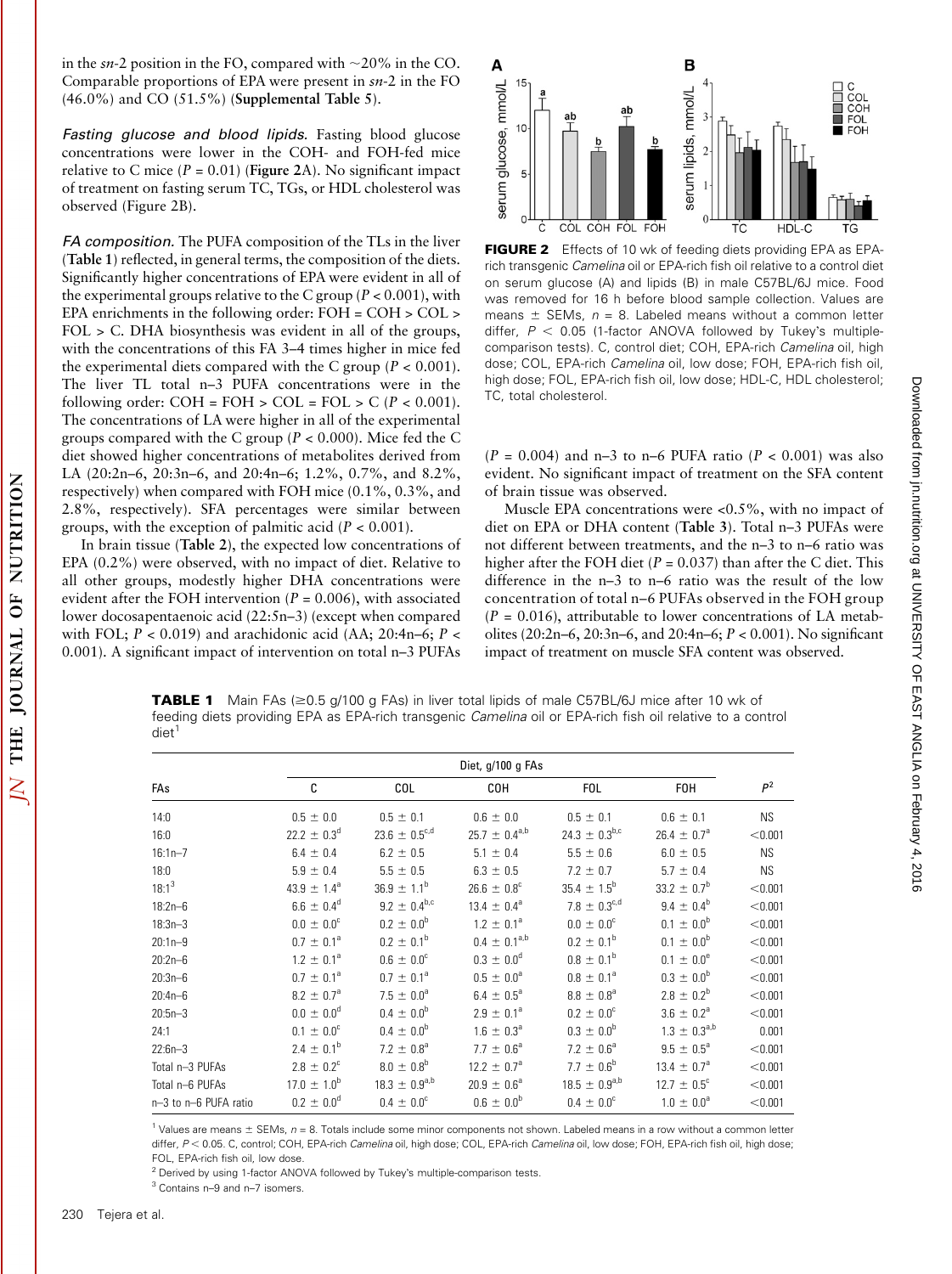**TABLE 2** Main FAs  $\approx$  0.5 g/100 g FAs) in brain total lipids of male C57BL/6J mice after 10 wk of feeding diets providing EPA as EPA-rich transgenic Camelina oil or EPA-rich fish oil relative to a control  $\text{diet}^1$ 

| Diet, g/100 g FAs     |                       |                        |                       |                      |                            |           |
|-----------------------|-----------------------|------------------------|-----------------------|----------------------|----------------------------|-----------|
| FAs                   | C                     | COL                    | <b>COH</b>            | <b>FOL</b>           | <b>FOH</b>                 | $P^2$     |
| 16:0                  | $20.2 \pm 0.1$        | $20.0 \pm 0.4$         | $19.9 \pm 0.3$        | $20.6 \pm 0.2$       | $20.8 \pm 0.1$             | <b>NS</b> |
| $16:1n - 7$           | $0.6 \pm 0.0$         | $0.7 \pm 0.0$          | $0.7 \pm 0.0$         | $0.7 \pm 0.0$        | $0.7 \pm 0.0$              | <b>NS</b> |
| 18:0                  | $20.8 \pm 0.2$        | $20.1 \pm 0.6$         | $20.6 \pm 0.2$        | $20.8 \pm 0.2$       | $21.0 \pm 0.2$             | <b>NS</b> |
| $18:1^3$              | $24.1 \pm 0.5$        | $23.8 \pm 0.5$         | $23.9 \pm 0.3$        | $24.5 \pm 0.3$       | $24.5 \pm 0.6$             | <b>NS</b> |
| $18:2n-6$             | $0.3 \pm 0.0^{\rm b}$ | $0.5 \pm 0.0^{\circ}$  | $0.5 \pm 0.0^{\circ}$ | $0.5 \pm 0.0^a$      | $0.3 \pm 0.1^{a,b}$        | 0.043     |
| $18:4n - 3$           | $0.7 \pm 0.1$         | $0.4 \pm 0.0$          | $0.5 \pm 0.0$         | $0.9 \pm 0.2$        | $0.8 \pm 0.2$              | <b>NS</b> |
| $20:1n-9$             | $2.6 \pm 0.2^a$       | $1.9 \pm 0.3^{\circ}$  | $1.2 \pm 0.4^{a,b}$   | $0.5 \pm 0.0^b$      | $0.5 \pm 0.0^b$            | 0.002     |
| $20:3n-6$             | $0.4 \pm 0.0^b$       | $0.5 \pm 0.0^{\circ}$  | $0.5 \pm 0.0^{\circ}$ | $0.5 \pm 0.0^a$      | $0.5 \pm 0.0^{\circ}$      | < 0.001   |
| $20:4n-6$             | $9.7 \pm 0.1^a$       | $9.6 \pm 0.1^a$        | $8.9 \pm 0.2^{\circ}$ | $9.3 \pm 0.1^a$      | 7.2 $\pm$ 0.2 <sup>b</sup> | < 0.001   |
| $20:4n-3$             | $0.3 \pm 0.0$         | $0.4 \pm 0.0$          | $0.4 \pm 0.0$         | $0.4 \pm 0.0$        | $0.4 \pm 0.0$              | <b>NS</b> |
| $20:5n-3$             | $0.2 \pm 0.0$         | $0.2 \pm 0.0$          | $0.2 \pm 0.0$         | $0.2 \pm 0.0$        | $0.2 \pm 0.0$              | <b>NS</b> |
| $22:5n-3$             | $2.2 \pm 0.1^a$       | $2.2 \pm 0.0^a$        | $2.2 \pm 0.0^a$       | $2.2 \pm 0.2^{a,b}$  | $1.8 \pm 0.0^{b}$          | 0.019     |
| 24:1                  | $0.1 \pm 0.0^{\circ}$ | $0.3 \pm 0.0^{6}$      | $0.7 \pm 0.0^a$       | $0.1 \pm 0.0^{b,c}$  | $0.8 \pm 0.0^{\circ}$      | < 0.001   |
| $22:6n-3$             | $15.2 \pm 0.3^b$      | $16.8 \pm 0.6^{a,b}$   | $16.4 \pm 0.2^{a,b}$  | $16.4 \pm 0.2^{a,b}$ | $17.7 \pm 0.2^{\circ}$     | 0.006     |
| Total n-3 PUFAs       | $18.7 \pm 0.2^b$      | $20.0 \pm 0.6^{a,b}$   | $19.7 \pm 0.2^{a,b}$  | $20.1 \pm 0.3^{a,b}$ | $20.8 \pm 0.2^{\circ}$     | 0.004     |
| Total n-6 PUFAs       | $11.0 \pm 0.1^a$      | $11.0 \pm 0.2^{\circ}$ | $10.1 \pm 0.2^b$      | $10.8 \pm 0.1^{a,b}$ | $8.4 \pm 0.2^{\circ}$      | < 0.001   |
| n-3 to n-6 PUFA ratio | $1.7 \pm 0.0^{\circ}$ | $1.8 \pm 0.0^{b,c}$    | $2.0 \pm 0.0^{\rm b}$ | $1.9 \pm 0.0^{b,c}$  | $2.5 \pm 0.1^a$            | < 0.001   |

<sup>1</sup> Values are means  $\pm$  SEMs,  $n = 8$ . Totals include some minor components not shown. Labeled means in a row without a common letter differ, P < 0.05. C, control; COH, EPA-rich Camelina oil, high dose; COL, EPA-rich Camelina oil, low dose; FOH, EPA-rich fish oil, high dose; FOL, EPA-rich fish oil, low dose.

<sup>2</sup> Derived by using 1-factor ANOVA followed by Tukey's multiple-comparison tests.

<sup>3</sup> Contains n–9 and n–7 isomers.

OF NUTRITION

THE JOURNAL

 $\overline{\mathsf{N}}$ 

Gene expression. There were no significant differences in the expression of Elovl2 and Elovl5 between treatments. Relative to the C group, the expression of Fads1 was significantly lower in the COH and FOH groups ( $P = 0.015$ ), with COL and COH

feeding resulting in higher *Fads*2 expression ( $P = 0.045$ ) (**Figure** 3A).

No significant impact of treatment on Lxra and Srebp1c gene expression was observed (Figure 3B). A significant impact of diet

**TABLE 3** Main FAs  $(\geq 0.5 \text{ g}/100 \text{ g}$  FAs) in muscle total lipids of male C57BL/6J mice after 10 wk of feeding diets providing EPA as EPA-rich transgenic Camelina oil or EPA-rich fish oil relative to a control  $di$ et<sup>1</sup>

|                       | Diet, g/100 g FAs     |                        |                        |                       |                             |           |
|-----------------------|-----------------------|------------------------|------------------------|-----------------------|-----------------------------|-----------|
| FAs                   | C                     | COL                    | COH                    | <b>FOL</b>            | <b>FOH</b>                  | $P^2$     |
| 14:0                  | $1.1 \pm 0.1^b$       | $1.2 \pm 0.0^{a,b}$    | $1.4 \pm 0.0^a$        | $1.3 \pm 0.0^{a,b}$   | $1.4 \pm 0.0^{\circ}$       | 0.010     |
| 16:0                  | $22.9 \pm 0.2$        | $23.8 \pm 0.2$         | $24.3 \pm 0.8$         | $23.9 \pm 0.7$        | $24.2 \pm 0.3$              | <b>NS</b> |
| $16:1n - 7$           | $8.3 \pm 0.9$         | $11.3 \pm 0.8$         | $10.1 \pm 1.1$         | $9.0 \pm 1.0$         | $11.0 \pm 1.2$              | <b>NS</b> |
| 18:0                  | $6.4 \pm 0.6$         | $5.3 \pm 0.4$          | $5.6 \pm 0.8$          | $6.6 \pm 1.1$         | $4.1 \pm 0.5$               | <b>NS</b> |
| $18:1^3$              | $41.3 \pm 1.2^a$      | $36.7 \pm 1.3^{a,b}$   | $30.9 \pm 2.0^{\rm b}$ | $38.6 \pm 2.8^{a,b}$  | 41.4 $\pm$ 1.7 <sup>a</sup> | 0.017     |
| $18:2n-6$             | $6.6 \pm 0.3$         | $7.0 \pm 0.3$          | $9.5 \pm 0.8$          | $7.0 \pm 0.2$         | $7.0 \pm 0.4$               | <b>NS</b> |
| $20:1n-9$             | $0.8 \pm 0.1$         | $0.6 \pm 0.0$          | $1.3 \pm 0.2$          | $0.7 \pm 0.0$         | $0.8 \pm 0.1$               | <b>NS</b> |
| $20:2n-6$             | $0.8 \pm 0.1^a$       | $0.4 \pm 0.0^{\rm b}$  | $0.4 \pm 0.0^b$        | $0.5 \pm 0.1^{a,b,c}$ | $0.1 \pm 0.0^{\circ}$       | 0.002     |
| $20:3n-6$             | $0.9 \pm 0.1^{\circ}$ | $0.8 \pm 0.1^a$        | $0.7 \pm 0.1^{a,b}$    | $0.7 \pm 0.1^{a,b}$   | $0.2 \pm 0.0^{\rm b}$       | 0.013     |
| $20:4n - 6$           | $5.4 \pm 0.7^{\circ}$ | $4.6 \pm 0.4^{\circ}$  | $3.0 \pm 0.5^{a,b}$    | $4.1 \pm 0.7^{\circ}$ | $1.0 \pm 0.2^b$             | 0.002     |
| $22:1n-9$             | $0.0 \pm 0.0^b$       | $0.1 \pm 0.0^b$        | $0.6 \pm 0.0^a$        | $0.1 \pm 0.0^{\rm b}$ | $0.5 \pm 0.0^{\circ}$       | 0.000     |
| 24:1                  | $0.4 \pm 0.0^{\rm b}$ | $1.1 \pm 0.1^a$        | $3.0 \pm 0.5^{\circ}$  | $0.9 \pm 0.2^{a,b}$   | $1.6 \pm 0.3^{a,b}$         | 0.001     |
| $22:6n-3$             | $4.0 \pm 1.4$         | $6.3 \pm 0.8$          | $6.5 \pm 1.2$          | $5.7 \pm 1.2$         | $6.0 \pm 1.0$               | <b>NS</b> |
| Total n-3 PUFAs       | $4.5 \pm 0.3$         | $6.6 \pm 0.8$          | $8.9 \pm 1.1$          | $6.0 \pm 1.2$         | $6.4 \pm 1.0$               | <b>NS</b> |
| Total n-6 PUFAs       | $14.0 \pm 1.0^a$      | $13.0 \pm 0.8^{\circ}$ | $13.7 \pm 0.4^{\circ}$ | $12.6 \pm 0.8^{a,b}$  | $8.4 \pm 0.3^{b}$           | 0.016     |
| n-3 to n-6 PUFA ratio | $0.3 \pm 0.0^{\rm b}$ | $0.5 \pm 0.0^{a,b}$    | $0.7 \pm 0.1^{a,b}$    | $0.5 \pm 0.1^{a,b}$   | $0.8 \pm 0.1^a$             | 0.037     |

 $1$  Values are means  $\pm$  SEMs,  $n = 8$ . Totals include some minor components not shown. Labeled means in a row without a common letter differ, P < 0.05. C, control; COH, EPA-rich Camelina oil, high dose; COL, EPA-rich Camelina oil, low dose; FOH, EPA-rich fish oil, high dose; FOL, EPA-rich fish oil, low dose.

 $2$  Derived by using 1-factor ANOVA followed by Tukey's multiple-comparison tests.

<sup>3</sup> Contains n–9 and n–7 isomers.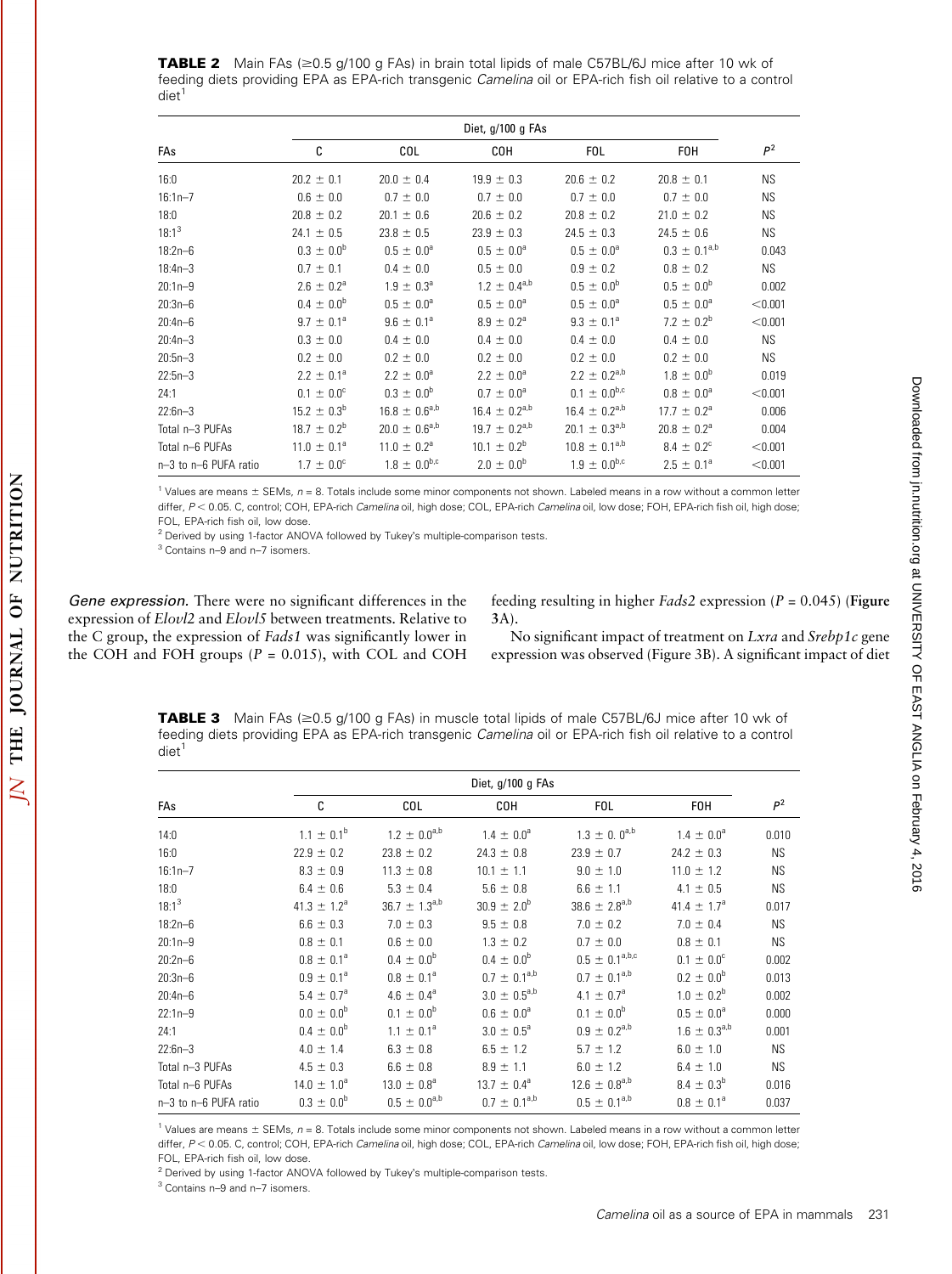

FIGURE 3 Expression measured by qPCR of long-chain PUFA biosynthesis pathway genes (A) and transcription factor genes (B) in livers of male C57BL/6J mice after 10 wk of feeding diets providing EPA as EPA-rich transgenic Camelina oil or EPA-rich fish oil relative to a control diet. Values are normalized expression ratios (means  $\pm$  SEMs;  $n = 6$ ) relative to the mean expression in mice fed the control diet. Statistical differences were determined by a randomization test (REST). Labeled means without a common letter differ,  $P < 0.05$ . C, control diet; COH, EPA-rich Camelina oil, high dose; COL, EPA-rich Camelina oil, low dose; Elovl2, elongation of very-long-chain FA 2; Elovl5, elongation of very-longchain FA 5; Fads1, FA desaturase 1; Fads2, FA desaturase 2; FOH, EPA-rich fish oil, high dose; FOL, EPA-rich fish oil, low dose; Lxra, liver X receptor  $\alpha$ ; Ppara, peroxisome proliferator-activated receptor  $\alpha$ ; Pparg, peroxisome proliferator-activated receptor  $\gamma$ ; Srebp1c, sterol regulatory element-binding protein 1c.

on *Ppara* ( $P = 0.04$ ) and *Pparg* ( $P = 0.013$ ) expression was observed, with higher expression for the COL compared with the C diet for Ppara and the COH compared with the C diet for

 $\overline{\Delta}$ 

Although the impact of EPA and DHA on overall mortality and the incidence and risk of a number of chronic diseases are well recognized (43), the supply of EPA and DHA is limited, and there is a great need to identify alternative and sustainable sources of these beneficial FAs. Given the technological and nutritional limitations associated with alternative sources under investigation (microalgae, zooplankton, SDA-rich oils, etc.), transgenic oilseed crops currently present the most effective solution for the large-scale production of these n–3 LC-PU-FAs (14). Here we show for the first time, to our knowledge, that EPA-rich CO (20% total FAs as EPA), when used as a dietary supplement in mice and providing doses physiologically relevant to humans, is a bioavailable source of EPA, resulting in comparable enrichment of EPA in the liver.

The oils were well tolerated, with no deaths during the study, and the mice were in apparent good health. Previous studies in C57BL/6J mice have shown that the inclusion of FO in the diet is accompanied by weight loss (44, 45). However, in the present study, higher EPA-rich CO and FO intakes (COH and FOH), as part of a 10% of energy from fat diet, were associated with body weight gain, and no differences were observed in liver weight. These findings are more consistent with previous studies in which FO was fed to mice (46, 47) and rats (48) as part of lowfat regimes, which showed no major differences in body and liver weight.

In the present study, and independent of oil source, n–3 LC-PUFA supplementation decreased fasting glucose concentrations in a dose-dependent manner. These observations are in line

with previous rodent studies (49), but in humans FO supplementation has not consistently affected glucose concentrations (50–53). With regard to serum lipids, feeding mice CO and FO did not modify TC, HDL-cholesterol, or TG concentrations. The TG-lowering effect of FOs in both normolipidemic and hypertriglyceridemic individuals is well documented (54, 55). In contrast and similar to our results, no differences in plasma TGs or TC have been reported previously in mice fed low doses of FO as part of low-fat treatments (56). Significant differences in lipoprotein profiles and metabolism between rodents and humans are likely to explain, in large part, the interspecies differences in responsiveness of serum lipids to EPA and DHA supplementation.

The effect of regiospecificity of dietary TG bioavailability has been previously studied (29, 30), indicating a preferential absorption of FAs when present at the TG  $sn-2$  position. Moreover, FO functional characteristics seem to be related to the positional distribution of EPA and DHA on TGs (29, 57). For example, in a recent study in C57BL/6J mice by Yoshinaga et al.  $(29)$ , DHA in the  $sn-2$  position was associated with greater liver DHA accumulation and serum and liver TG lowering, whereas EPA in the  $sn-1$  and  $-3$  positions had a greater impact on lowering hepatic cholesterol concentrations. In the present study, regiospecific analysis showed similar proportions of EPA in the sn-2 position of TGs in the CO and FO. This is consistent with the uniform response of serum lipids and tissue EPA concentrations reported in mice fed the FO- and CO-based diets.

Our results showed that the EPA-rich CO was as efficient as FO at enriching liver EPA in a dose-dependent manner. Many rodent studies reported increases in hepatic EPA and DHA after FO supplementation, with the enrichment being variable and dependent on the EPA+DHA dose, the EPA to DHA ratio, and the overall composition of the diets (48, 58, 59). Increases in EPA, observed after COH and FOH feeding, were comparable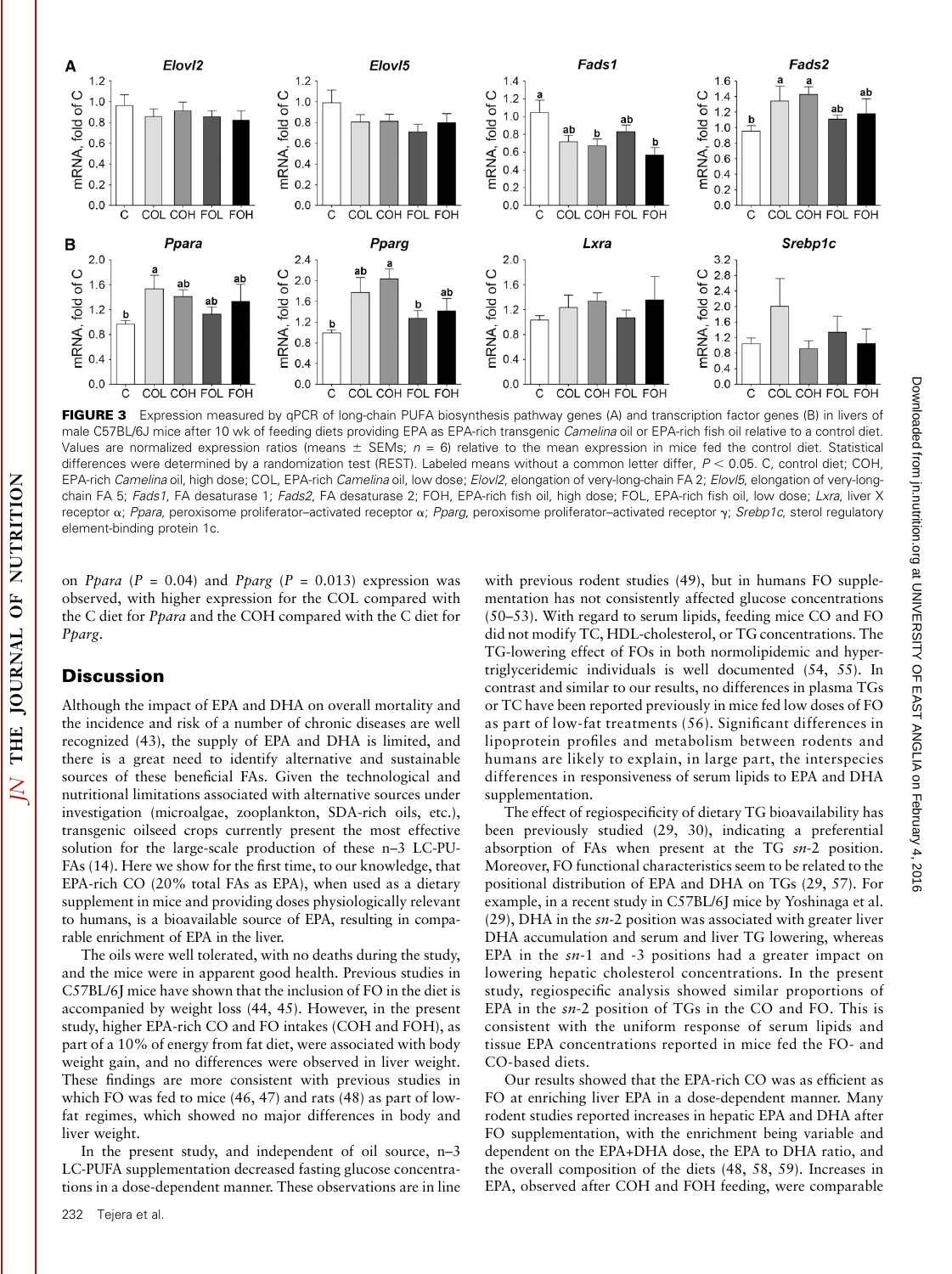to those reported for the phospholipid fraction of liver from mice fed an FO providing comparable EPA intakes (59).

Previously, dietary EPA, although significantly elevating hepatic and circulating EPA in mice, had only modest effects on DHA accumulation (60). Consistent with these results, the Japan EPA Intervention Study (JELIS) showed that feeding 1.8 g EPA/d had little impact on plasma DHA concentrations in humans (61). In the present study, CO and FO feeding translated into comparable concentrations of liver DHA, with no doseresponse evident, showing de novo synthesis in mice that received little (FOL) or no (COL, COH) DHA. The accumulation of DHA in mice fed the EPA-CO can be explained by the high amounts of ALA present in the COL and COH diets, which is characteristic of the CO, and the higher Fads2 expression observed in the CO groups. This enzyme is responsible for the first and last desaturation steps required to synthesize DHA from ALA (62), and its expression has been shown to be upregulated in the livers of n–3 PUFA–deprived rats (63) and downregulated after feeding n–3 LC-PUFAs (31).

Feeding EPA and DHA in both rodent and human studies resulted in a marked increase in n–3 LC-PUFAs in tissues at the expense of n–6 FAs (64). Similar to previous studies (60), we also observed that dietary DHA, more than EPA, lowered hepatic AA content, which may be partly due to the downregulation of Fads1 expression observed, which is involved in AA synthesis from LA. Because elongases are also essential in the biosynthesis of LC-PUFAs, we analyzed the effect of CO and FO on the hepatic expression of Elovl2 and Elovl5, and no impact of treatment on their expression was evident. Previously, feeding FO had no effect on Elovl2 mRNA abundance, but a downregulation on Elovl5 mRNA levels has been observed (65, 66).

At the transcription level, both desaturases are regulated by the transcription factors Ppara and Srebp1 (67). Ppara is a ligand-activated transcriptional factor central to lipid homeostasis and which is influenced by FA status (31, 65, 66). Previous studies have shown that Ppara activation is increased by n–3 and n–6 PUFAs (68), and this activation led to increased expression of FA oxidation genes, which resulted in decreased hepatic and plasma TGs (69). In the present study, consistent with these observations, there was a general trend toward increased Ppara and Pparg after CO and FO feeding, with the etiologic basis of the greatest expression after COL currently unknown.

Srebp1c is a major transcriptional factor that regulates enzymes involved in FA and TG synthesis (67). Liver Srebp1c expression has been shown to be downregulated in C57BL/6J mice fed FO as part of both high-fat (70) and low-fat (67) regimes. The present results showed no changes in hepatic Srebp1c mRNA levels after EPA administration, which was consistent with some previous research in which mRNA expression levels of Srebp1c in mice remained unchanged after EPA ethyl ester treatment, although changes in Srebp1c mature protein concentrations were evident (64). Lxra represents a further molecular target of dietary PUFAs, which regulates lipogenic gene expression either directly or via regulation of transcription of the Srebp1c gene (71). In the present study, no significant differences were found in Lxra, which could explain, at least in part, the lack of impact of intervention on Srebp1c.

No impact of treatment on brain EPA concentrations was observed, with EPA constituting 0.2% of the FA pool across all groups. This finding is consistent with previous observations, in which, despite comparable potential for transfer across the blood-brain barrier to DHA, EPA represented only a minor component of brain membranes, with supplementation failing to result in EPA enrichment (72). Although some increases in brain

DHAwere observed, total n–3 PUFAs and the n–3 to n–6 ratio were similar between treatments and less pronounced than in liver.

In contrast to the liver, skeletal muscle EPA concentrations were constitutively low and supplementation with CO and FO had no significant effect on n–3 LC-PUFAs or total n–3 concentrations. Several studies have corroborated that the accumulation of n–3 PUFAs is tissue-dependent (62). The skeletal muscle is mainly involved in lipid oxidation to produce chemical energy. This may explain why DHA is the only n–3 PUFA that accumulates in this tissue given that it has the longest acyl chain length and the highest degree of unsaturation, which can lead to steroisomeric-induced resistance to  $\beta$ -oxidation (73).

In conclusion, EPA from oil derived from genetically modified Camelina had comparable effects on liver EPA status, relative to equivalent doses derived from FO. These data could help support any future licensing of this EPA-rich CO for consumption in randomized controlled trials to allow its establishment as a bioavailable and efficacious alternative sustainable source of EPA in humans.

### Acknowledgments

We thank Simon Deakin and his team for their support in conducting the mouse intervention and Morten Bryhn for kindly providing us with the fish-oil concentrate. NT, DV, and AMM designed the study; NT and DV conducted the mouse study; OS, SU, and JAN were responsible for the metabolic engineering and production of the transgenic EPA-rich Camelina oil; NT, MC, and NR conducted the FA analysis; MBB and DRT conducted the qPCR; NR-L and DM conducted the regiospecific analysis of the TG fraction in the experimental oils; NT, DV, and MBB performed the statistical analysis; and NT and AMM wrote the manuscript and had primary responsibility for the final content. All authors read and approved the final manuscript.

#### References

- 1. Janssen CI, Kiliaan AJ. Long-chain polyunsaturated fatty acids (LCPUFA) from genesis to senescence: the influence of LCPUFA on neural development, aging, and neurodegeneration. Prog Lipid Res 2014;53:1–17.
- 2. Kwak SM, Myung SK, Lee YJ, Seo HG. Efficacy of omega-3 fatty acid supplements (eicosapentaenoic acid and docosahexaenoic acid) in the secondary prevention of cardiovascular disease: a meta-analysis of randomized, double-blind, placebo-controlled trials. Arch Intern Med 2012;172:686–94.
- 3. Mozaffarian D, Wu JH. Omega-3 fatty acids and cardiovascular disease: effects on risk factors, molecular pathways, and clinical events. J Am Coll Cardiol 2011;58:2047–67.
- 4. Stonehouse W, Conlon CA, Podd J, Hill SR, Minihane AM, Haskell C, Kennedy D. DHA supplementation improved both memory and reaction time in healthy young adults: a randomized controlled trial. Am J Clin Nutr 2013;97:1134–43.
- 5. Cho HP, Nakamura M, Clarke SD. Cloning, expression, and fatty acid regulation of the human delta-5 desaturase. J Biol Chem 1999;274:37335–9.
- 6. Cho HP, Nakamura MT, Clarke SD. Cloning, expression, and nutritional regulation of the mammalian Delta-6 desaturase. J Biol Chem 1999;274:471–7.
- 7. Jakobsson A, Westerberg R, Jacobsson A. Fatty acid elongases in mammals: their regulation and roles in metabolism. Prog Lipid Res 2006;45:237–49.
- 8. Burdge GC, Jones AE, Wootton SA. Eicosapentaenoic and docosapentaenoic acids are the principal products of alpha-linolenic acid metabolism in young men. Br J Nutr 2002;88:355–63.
- 9. Hussein N, Ah-Sing E, Wilkinson P, Leach C, Griffin BA, Millward DJ. Long-chain conversion of [13C]linoleic acid and alpha-linolenic acid in response to marked changes in their dietary intake in men. J Lipid Res 2005;46:269–80.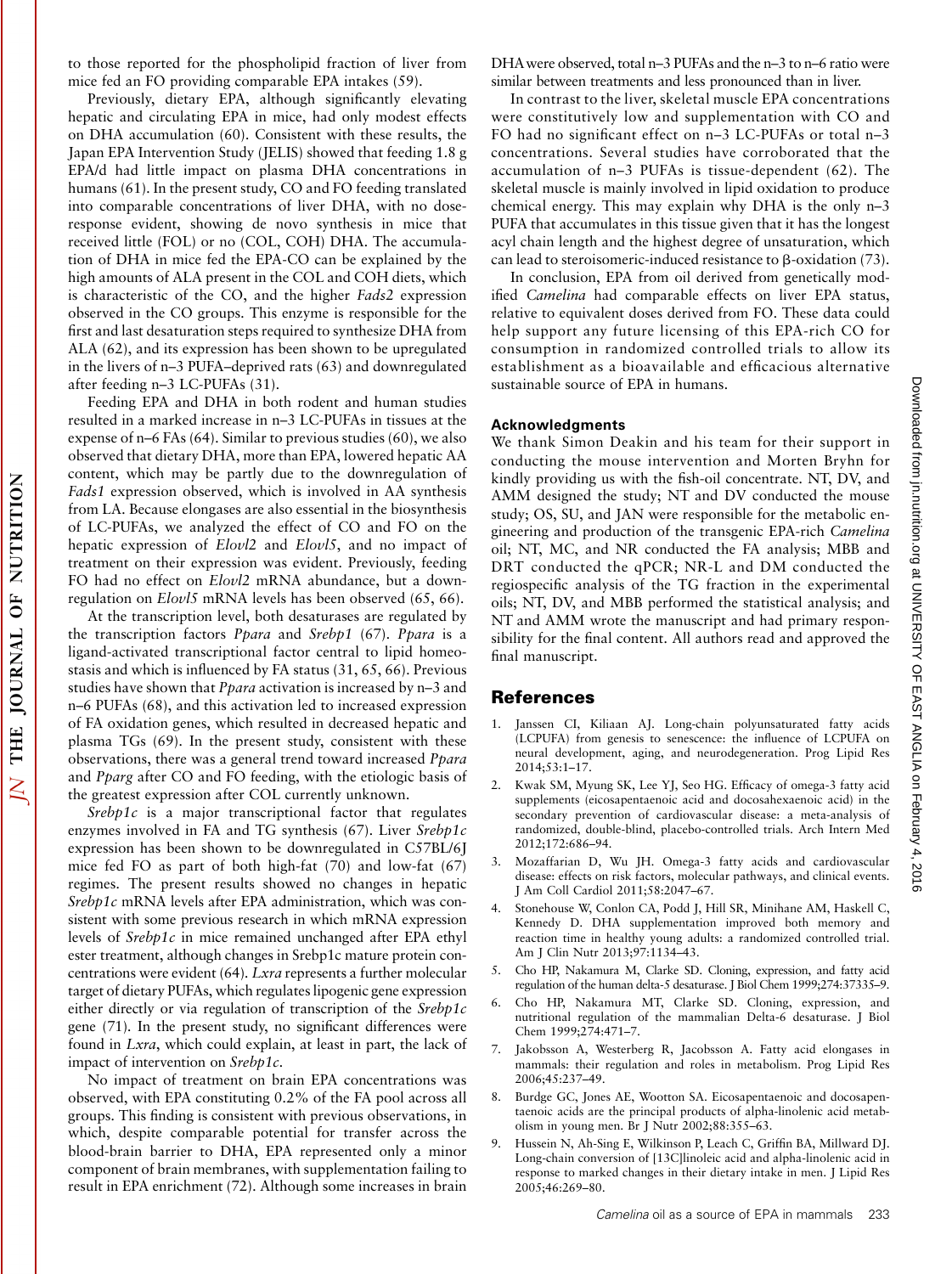- 10. International Society for the Study of Fatty Acids and Lipids. Recommendations for intake of polyunsaturated fatty acids in healthy individuals. 2004. [Internet] [cited 2015 Oct 15]. Available from: http://www.issfal.org/ news-links/resources/publications/PUFAIntakeReccomdFinalReport.pdf.
- 11. Scientific Advisory Committee on Nutrition; Committee on Toxicology. Advice on fish consumption: benefits and risks [Internet]. Published for the Food Standards Agency and the Department of Health. Norwich (United Kingdom); The Stationary Office; 2004. [cited 2015 Oct 15]. Available from: http://www.gov.uk/government/uploads/system/uploads/ attachment\_data/file/338801/SACN\_Advice\_on\_Fish\_Consumption.pdf.
- 12. Kris-Etherton PM, Harris WS, Appel LJ; American Heart Association, Nutrition Committee. Fish consumption, fish oil, omega-3 fatty acids, and cardiovascular disease. Circulation 2002;106:2747–57.
- 13. FAO. The state of world fisheries and aquaculture. 2012. [Internet] [cited 2015 Oct 15]. Available from: http://www.fao.org/docrep/016/ i2727e/i2727e.pdf.
- 14. Tocher D. Omega-3 long-chain polyunsaturated fatty acids and aquaculture in perspective. Aquaculture 2015;449:94–107.
- 15. Adarme-Vega TC, Lim DK, Timmins M, Vernen F, Li Y, Schenk PM. Microalgal biofactories: a promising approach towards sustainable omega-3 fatty acid production. Microb Cell Fact 2012;11:96.
- 16. Krul ES, Lemke SL, Mukherjea R, Taylor ML, Goldstein DA, Su H, Liu P, Lawless A, Harris WS, Maki KC. Effects of duration of treatment and dosage of eicosapentaenoic acid and stearidonic acid on red blood cell eicosapentaenoic acid content. Prostaglandins Leukot Essent Fatty Acids 2012;86:51–9.
- 17. Walker CG, Jebb SA, Calder PC. Stearidonic acid as a supplemental source of omega-3 polyunsaturated fatty acids to enhance status for improved human health. Nutrition 2013;29:363–9.
- 18. Codabaccus MB, Bridle AR, Nichols PD, Carter CG. Effect of feeding Atlantic salmon (Salmo salar L.) a diet enriched with stearidonic acid from parr to smolt on growth and n-3 long-chain PUFA biosynthesis. Br J Nutr 2011;105:1772–82.
- 19. Forster IP, Dominy WG, Obaldo LG, Hartnell GF, Sanders EF, Hickman TC, Ruebelt MC. The effect of soybean oil containing stearidonic acid on growth performance, n-3 fatty acid deposition and sensory characteristics of pacific white shrimp (Litopenaeus vannamei). Aquacult Nutr 2011;17:200–13.
- 20. Diaz-Lopez M, Perez MJ, Acosta NG, Tocher DR, Jerez S, Lorenzo A, Rodriguez C. Effect of dietary substitution of fish oil by Echium oil on growth, plasma parameters and body lipid composition in gilthead seabream (Sparus aurata L.). Aquacult Nutr 2009;15:500–12.
- 21. Nanton DA, Ruohonen K, Robb DHF, El-Mowafi A, Hartnell GF. Effect of soy oil containinig stearidonic acid on growth performance and fillet fatty acid composition in Atlantic salmon. Aquacult Nutr 2012;18:640–50.
- 22. Dyer JM, Stymne S, Green AG, Carlsson AS. High-value oils from plants. Plant J 2008;54:640–55.
- 23. Venegas-Calerón M, Sayanova O, Napier JA. An alternative to fish oils: metabolic engineering of oil-seed crops to produce omega-3 long chain polyunsaturated fatty acids. Prog Lipid Res 2010;49:108–19.
- 24. Napier JA, Haslam RP, Beaudoin F, Cahoon EB. Understanding and manipulating plant lipid composition: metabolic engineering leads the way. Curr Opin Plant Biol 2014;19:68–75.
- 25. Petrie JR, Shrestha P, Belide S, Kennedy Y, Lester G, Liu Q, Divi UK, Mulder RJ, Mansour MP, Nichols PD, et al. Metabolic engineering Camelina sativa with fish oil-like levels of DHA. PLoS One 2014;9:e85061.
- 26. Ruiz-Lopez N, Haslam RP, Usher S, Napier JA, Sayanova O. An alternative pathway for the effective production of the omega-3 longchain polyunsaturates EPA and ETA in transgenic oilseeds. Plant Biotechnol J 2015;13:1264–75.
- 27. Ruiz-Lopez N, Usher S, Sayanova OV, Napier JA, Haslam RP. Modifying the lipid content and composition of plant seeds: engineering the production of LC-PUFA. Appl Microbiol Biotechnol 2015;99:143–54.
- 28. Betancor MB, Sprague M, Usher S, Sayanova O, Campbell PJ, Napier JA, Tocher DR. A nutritionally-enhanced oil from transgenic Camelina sativa effectively replaces fish oil as a source of eicosapentaenoic acid for fish. Sci Rep 2015;5:8104.
- 29. Yoshinaga K, Sasaki K, Watanabe H, Nagao K, Inoue N, Shirouchi B, Yanagita T, Nagai T, Mizobe H, Kojima K, et al. Differential effects of triacylglycerol positional isomers containing n-3 series highly unsaturated fatty acids on lipid metabolism in C57BL/6J mice. J Nutr Biochem 2015;26:57–63.
- 30. Hunter JE. Studies on effects of dietary fatty acids as related to their position on triglycerides. Lipids 2001;36:655–68.
- 31. Jump DB, Botolin D, Wang Y, Xu J, Christian B, Demeure O. Fatty acid regulation of hepatic gene transcription. J Nutr 2005;135:2503–6.
- 32. Animals (Scientific Procedures) Act of 1986 (ASPA) [Internet] [cited 2015 Oct 15]. Available from: http://www.legislation.gov.uk/ukpga/ 1986/14/contents.
- 33. Laboratory Animals Science Association. LASA 2010 Guiding Principles for Preparing for and Undertaking Aseptic Surgery [Internet]. Jennings M, Berdoy M, editors [cited 2015 Oct 15]. Available from: http://www.lasa.co.uk/PDF/LASA\_Guiding\_Principles\_Aseptic\_ Surgery\_2010.2.pdf.
- 34. Special Diets Services. Rat and Mouse No. 3 Breeding (RM3) diet composition [Internet] [cited 2015 Oct 15]. Available from: http://www. sdsdiets.com/pdfs/RM3-E-FG.pdf.
- 35. Haslam RP, Ruiz-Lopez N, Eastmond P, Moloney M, Sayanova O, Napier JA. The modification of plant oil composition via metabolic engineering—better nutrition by design. Plant Biotechnol J 2013;11:157–68.
- 36. Ruiz-Lopez N, Haslam RP, Napier JA, Sayanova O. Successful highlevel accumulation of fish oil omega-3 long-chain polyunsaturated fatty acids in a transgenic oilseed crop. Plant J 2014;77:198–208.
- 37. Reagan-Shaw S, Nihal M, Ahmad N. Dose translation from animal to human studies revisited. FASEB J 2008;22:659–61.
- 38. Vauzour D, Tejera N, O'Neill C, Booz V, Jude B, Wolf IM, Rigby N, Silvan JM, Curtis PJ, Cassidy A, et al. Anthocyanins do not influence long-chain n-3 fatty acid status: studies in cells, rodents and humans. J Nutr Biochem 2015;26:211–8.
- 39. Betancor MB, Howarth FJ, Glencross BD, Tocher DR. Influence of dietary docosahexaenoic acid in combination with other long-chain polyunsaturated fatty acids on expression of biosynthesis genes and phospholipid fatty acid compositions in tissues of post-smolt Atlantic salmon (Salmo salar). Comp Biochem Physiol B 2014;172–173:74–89.
- 40. Sayanova O, Ruiz-Lopez N, Haslam RP, Napier JA. The role of Delta6 desaturase acyl-carrier specificity in the efficient synthesis of long-chain polyunsaturated fatty acids in transgenic plants. Plant Biotechnol J 2012;10:195–206.
- 41. Ruiz-López N, Haslam RP, Venegas-Caleron M, Li T, Bauer J, Napier JA, Sayanova O. Enhancing the accumulation of omega-3 long chain polyunsaturated fatty acids in transgenic Arabidopsis thaliana via iterative metabolic engineering and genetic crossing. Transgenic Res 2012;21:1233–43.
- 42. Pfaffl MW, Horgan GW, Dempfle L. Relative expression software tool (REST) for group-wise comparison and statistical analysis of relative expression results in real-time PCR. Nucleic Acids Res 2002;30:e36.
- 43. Mozaffarian D, Lemaitre RN, King IB, Song X, Huang H, Sacks FM, Rimm EB, Wang M, Siscovick DS. Plasma phospholipid long-chain omega-3 fatty acids and total and cause-specific mortality in older adults: a cohort study. Ann Intern Med 2013;158:515–25.
- 44. Meidenbauer JJ, Ta N, Seyfried TN. Influence of a ketogenic diet, fishoil, and calorie restriction on plasma metabolites and lipids in C57BL/6J mice. Nutr Metab (Lond) 2014;11:23.
- 45. Mori T, Kondo H, Hase T, Tokimitsu I, Murase T. Dietary fish oil upregulates intestinal lipid metabolism and reduces body weight gain in C57BL/6J mice. J Nutr 2007;137:2629–34.
- 46. Sealls W, Gonzalez M, Brosnan MJ, Black PN, DiRusso CC. Dietary polyunsaturated fatty acids (C18:2 omega6 and C18:3 omega3) do not suppress hepatic lipogenesis. Biochim Biophys Acta 2008;1781:406–14.
- 47. Carlson SJ, Nandivada P, Chang MI, Mitchell PD, OLoughlin A, Cowan E, Gura KM, Nose V, Bistrian BR, Puder M. The addition of medium-chain triglycerides to a purified fish oil-based diet alters inflammatory profiles in mice. Metabolism 2015;64:274–82.
- 48. Campioli E, Rustichelli C, Avallone R. n-3 Dietary supplementation and lipid metabolism: differences between vegetable- and fish-derived oils. J Funct Foods 2012;4:207–12.
- 49. Jelinek D, Castillo JJ, Arora SL, Richardson LM, Garver WS. A high-fat diet supplemented with fish oil improves metabolic features associated with type 2 diabetes. Nutrition 2013;29:1159–65.
- 50. Sirtori CR, Paoletti R, Mancini M, Crepaldi G, Manzato E, Rivellese A, Pamparana F, Stragliotto E. n-3 Fatty acids do not lead to an increased diabetic risk in patients with hyperlipidemia and abnormal glucose tolerance: Italian Fish Oil Multicenter Study. Am J Clin Nutr 1997;65:1874–81.

NUTRITION

 $\overline{0}$ 

JOURNAL

THE

 $\overline{\Delta}$